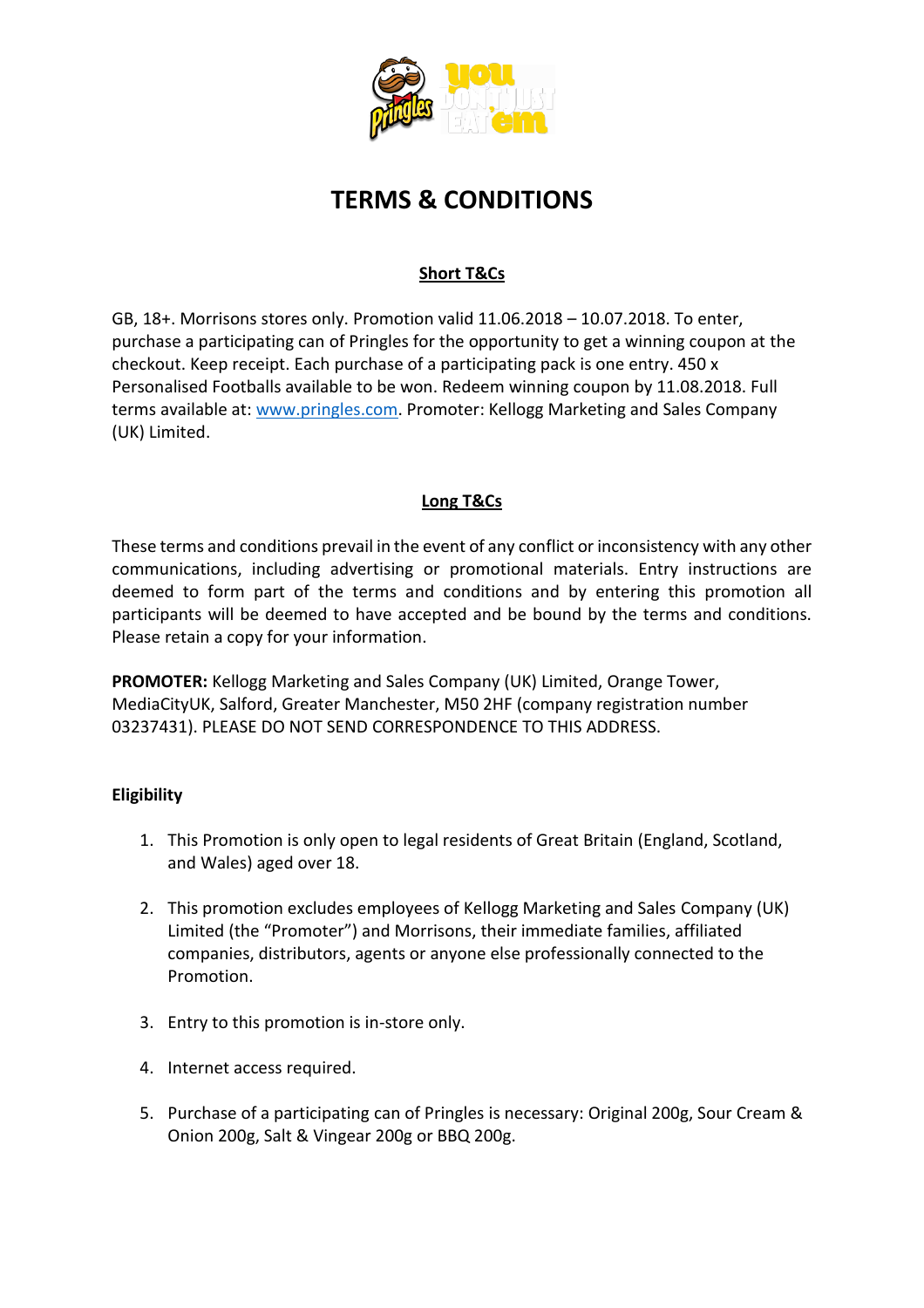

### **Promotion Period**

- 6. A coupon can be collected at the point of purchase in-store with a purchase of a participating pack during the promotional period from 11<sup>th</sup> June 2018 to 10<sup>th</sup> July 2018.
- 7. Prizes can be redeemed from  $11<sup>th</sup>$  June 2018  $11<sup>th</sup>$  August 2018.

#### **Entry Requirements**

- 8. To enter, participants must:
	- a) Purchase a participating promotional Pringles product. (see clause 5 for a list of participating products);
	- b) Collect a coupon at the point of purchase in-store, which will be automatically printed and given by the cashier. From this, the participant will instantly find out if they are a winner.
	- c) Winners must contact [pringleswinners@zealcreative.com](mailto:pringleswinners@zealcreative.com) and quote their unique code in order to claim their prize.
	- d) Winners will then be sent a code which can be redeemed on [www.ballpix.co.uk](http://www.ballpix.co.uk/) for a personalised football.
- 9. Only entries through this route will be accepted.
- 10. Entrants may enter as many times as they wish by purchasing participating packs during the Promotional Period in as many participating Morrisons stores as they wish. Each purchase of a participating pack qualifies as one entry and the entrant will receive 1 coupon.
- 11. If any person who enters more than once wins more than once, a different email address would need to be used for each prize redemption. If a winner doesn't have an alternative email address they are able or willing to use, please contact us through our Contact Us form on [https://www.kelloggs.co.uk/en\\_GB/contact-us.html](https://www.kelloggs.co.uk/en_GB/contact-us.html) with the winning code.

#### **Prizes**

- 11. Winners will receive a code by email which can be redeemed on [www.ballpix.co.uk](http://www.ballpix.co.uk/) for a size 5 (full size) personalised football.
- 12. Winners will be able to personalise their footballs with an image and/or text. The Promotor and prize provider reserve the right to refuse any content that breaches taste & decency. For the avoidance of doubt, any winner who attempts to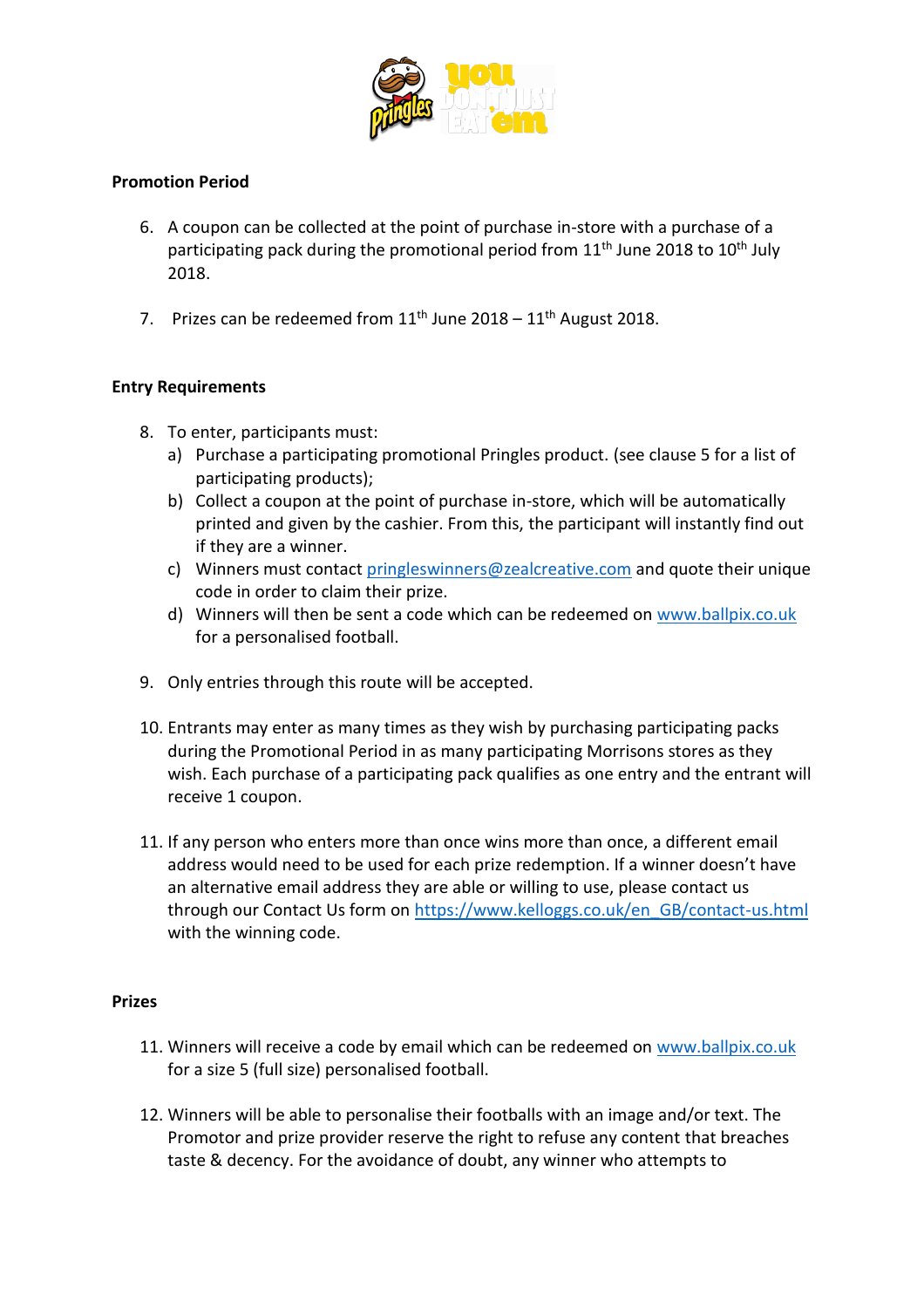

personalise their football with profane text, indecent imagery and/or anything that infringes copyright will not receive their prize.

- 13. Codes are valid until 11<sup>th</sup> June 2019. After this date, winners will no longer be able to claim their prize.
- 14. There is a total of 450 "winning moments" (Prizes) to be won across the promotional period.
- 15. Winners may be required at any time to present the receipt of the product purchase during the promotional period, so please ensure receipts are retained.
- 16. It is the responsibility of the winner to supply the correct personal information to claim the Prize. The Promoter will not be liable for the non-delivery of the Prize caused by the provision of wrong information by the winner, postal disputes or other causes beyond its control.
- 17. Please allow up to 90 days for delivery of the Prize although we will endeavour to send these out within 28 days of redemption. Prizes that are undelivered or returned to sender will be deemed unwanted and the Prize will be forfeited. The Prize will not be re-allocated.

#### **Winner Selection**

18. During the Promotional Period, the winning moments (winning coupon) will be randomly selected by an independent party. For example, it may be that in one store the 254<sup>th</sup> participating pack scanned through the tills will trigger a winning coupon. This randomised selection will be repeated for each participating Morrisons store.

#### **General**

- 19. Winners may be required to take part in reasonable publicity with no recompense.
- 20. Winners' names (first name only) and counties will be available for a period of 3 months following the end of the Promotion Period by sending an email request to us via our contact us form on [https://www.kelloggs.co.uk/en\\_GB/contact-us.html](https://www.kelloggs.co.uk/en_GB/contact-us.html) stating your country. When contacting us, your request will be actioned in line with the Kellogg's Privacy Policy (see clause 27 for details).
- 21. No responsibility can be taken for entries which are misdirected, lost, delayed, damaged or corrupted during delivery to or from the Promoter due to any computer malfunction, virus, bug, delay or other reason whatsoever. The Promoter is not responsible for any incorrect or inaccurate information supplied to the Promoter.